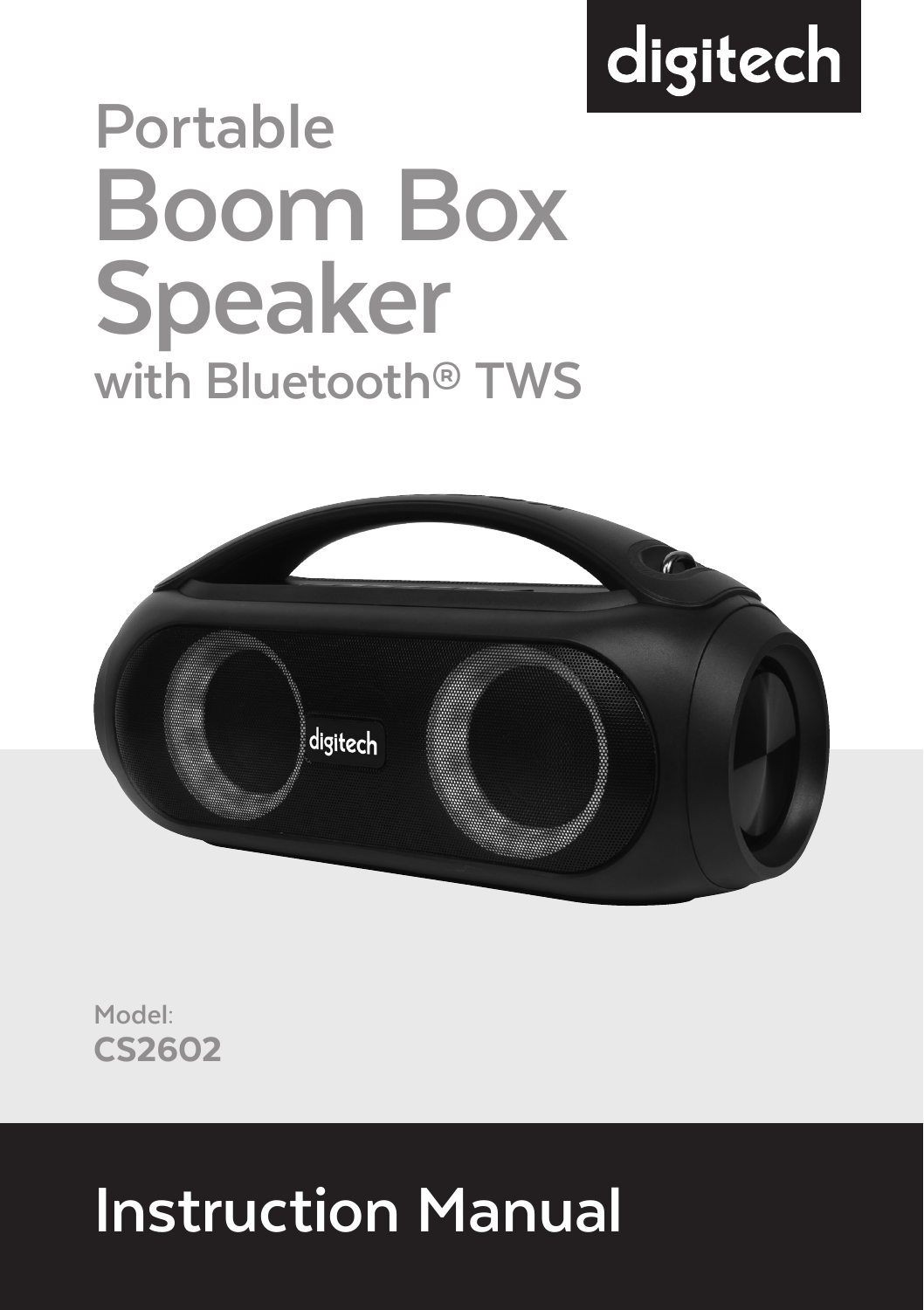#### FEATURES:

- 2.1CH portable Bluetooth speaker
- Dedicated button for TWS
- USB support
- Three different modes of RGB Lighting
- A2DP Bluetooth
- FM radio support
- Line-in function
- Built-in lithium rechargeable battery
- Robust carry handle that is simple to remove.

#### SPECIFICATIONS:

| Bluetooth <sup>®</sup> Version: | $V5.1 + BR + EDR$          |
|---------------------------------|----------------------------|
| Horn Size:                      | ን"                         |
| Sub-woofer Size:                | 3.2"                       |
| <b>RMS Power Output:</b>        | 20 <sub>W</sub>            |
| Peak Power Output:              | 40W                        |
| Battery Capacity:               | 3.7V, 3000mAh              |
| Play Time:                      | 2 hours (Max. Volume)      |
| Frequency Response:             | 70Hz-18Khz                 |
| Bluetooth <sup>®</sup> Range:   | 10 <sub>m</sub>            |
| Dimensions:                     | 356(L) x 134(W) x 178(H)mm |

#### PACKAGE CONTENTS:

- 1 x Portable Bluetooth Speaker
- 1 x Charging Cable
- 1 x Audio Cable
- 1 x User Manual
- 1 x Shoulder Strap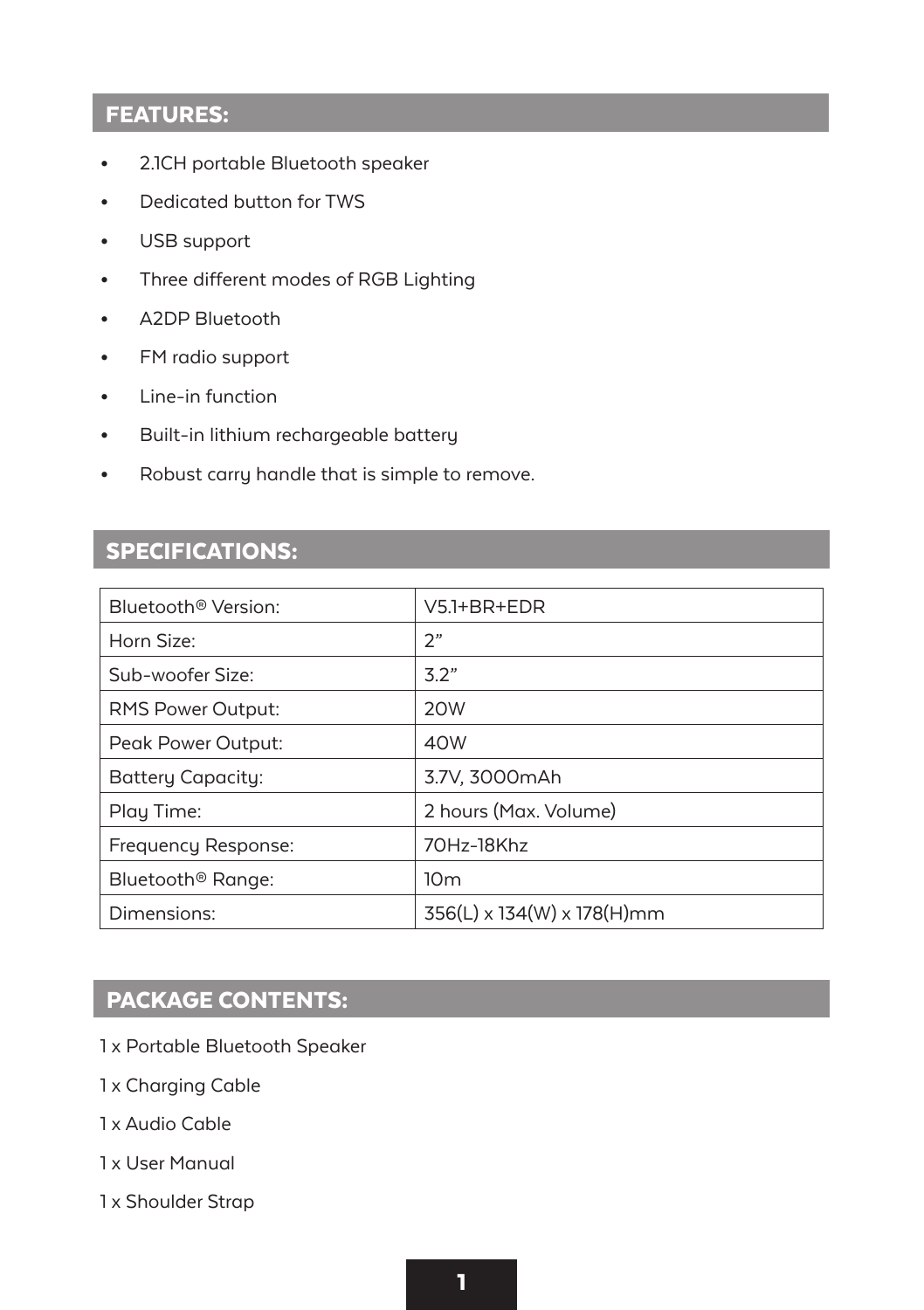#### PRODUCT DETAILS:



| ı.                      | Power On/Off                                                         |
|-------------------------|----------------------------------------------------------------------|
| $\overline{\mathbf{2}}$ | <b>TWS Button</b>                                                    |
| 3                       | Mode Button<br>(switch to Bluetooth, FM radio,<br>USB and AUX modes) |
| 4                       | Play/Pause                                                           |
| 5                       | <b>RGB Light</b>                                                     |

| 6  | Forward/Volume Up    |
|----|----------------------|
| 7  | Backward/Volume Down |
| 8  | Battery Indicator    |
| 9  | USB port             |
| 10 | Type-C charging jack |
| 11 | <b>AUX Input</b>     |
| 12 | Reset Jack           |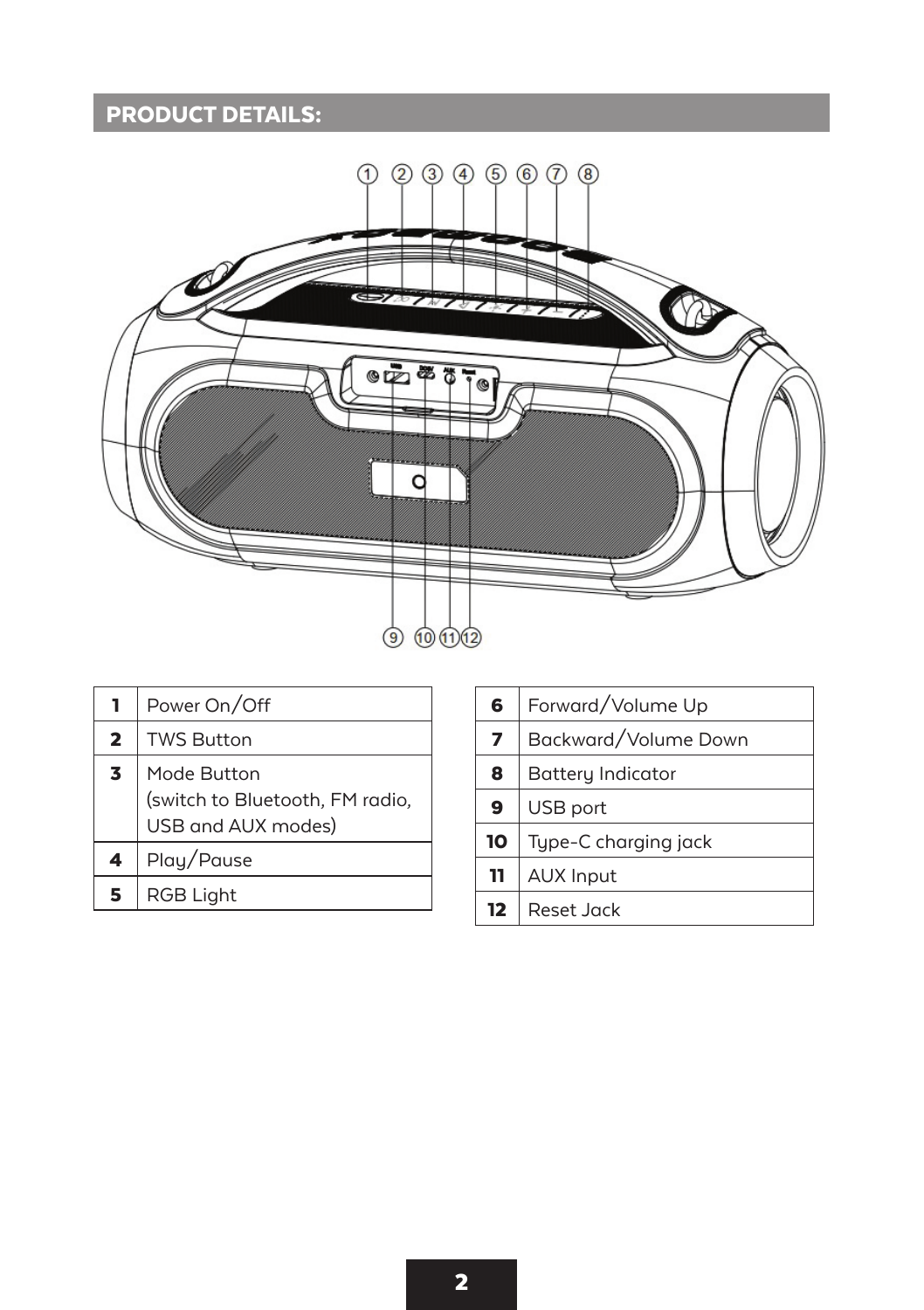#### OPERATION INSTRUCTIONS:

#### Power On/Off:

Long-press the Power button to turn the speaker on and off.

#### Bluetooth:

- 1. Bluetooth will automatically turn on when the unit is powered up.
- 2. Turn on Bluetooth on your Mobile/Bluetooth device and search for "CS2602" then connect to it.
- **3.** Play music from your Mobile/Bluetooth device.
- 4. Long-press the Forward or Backward button on the device to skip or repeat music.
- 5. Short-press the Forward or Backward button to adjust volume up and down.
- 6. Short-press the Play/Pause button on the device to play/pause music.
- 7. Long-press the TWS button to disconnect the Bluetooth connection with your Mobile/Bluetooth device.

#### TWS Function:

- 1. Turn on two identical speakers you want to pair, both under BT mode. Only need to set up one of the two units.
- 2. Short-press the "TWS" button to pair. The TWS button will remain lit up after pairing successfully.
- 3. To achieve a more intense surround sound impression, use your Bluetooth device to play music through the two linked Speakers.
- 4. Short-press the "TWS" button again to exit TWS mode.

#### RGB Light:

The RGB light is on when the speaker is powered on. Users can short-press the RGB Light button to turn on the three different light modes and then turn it off.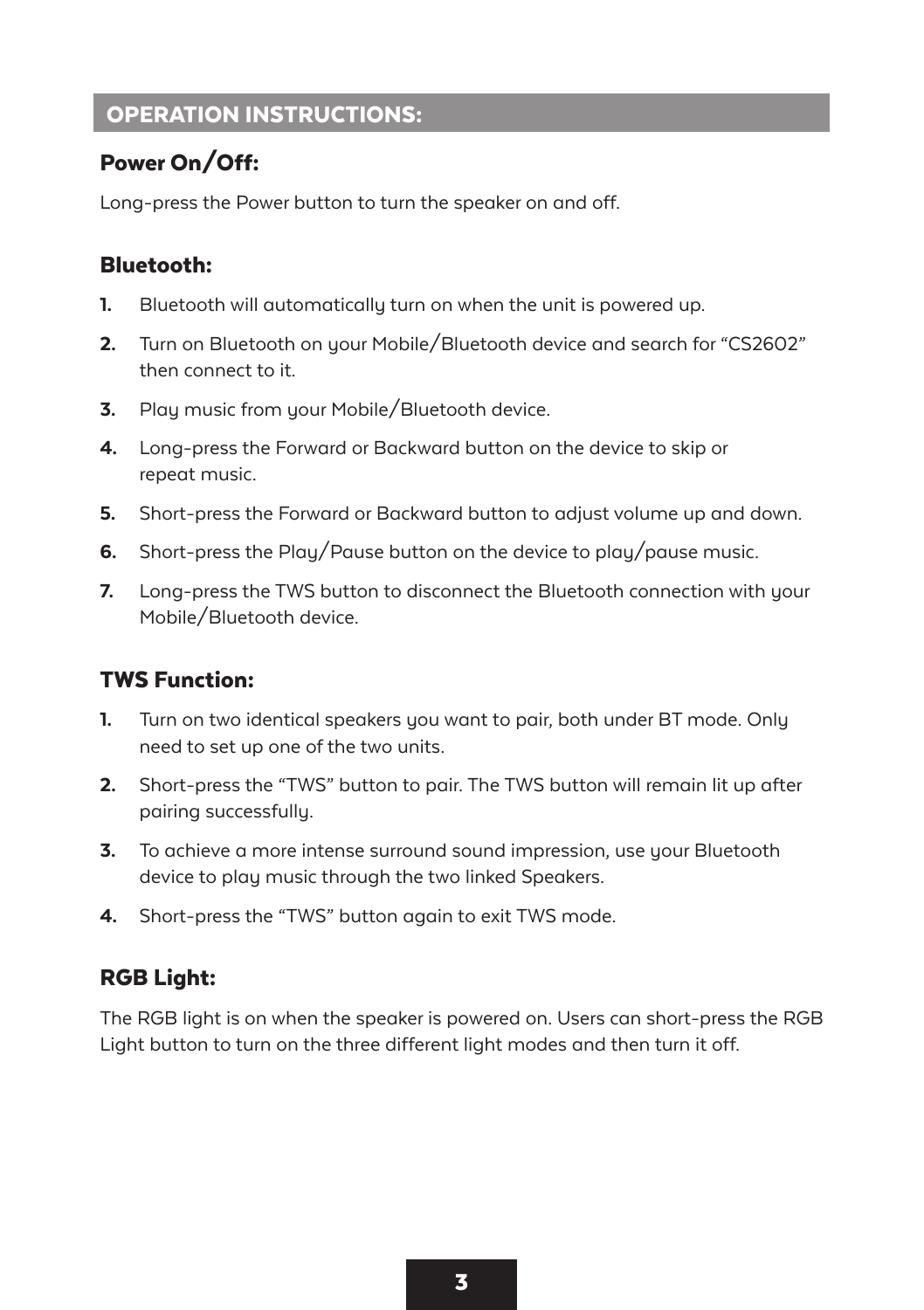#### OPERATION INSTRUCTIONS:

#### FM Radio:

- 1. Turn the power button to "ON", press the "MODE" button to FM state.
- 2. Short-press the "Plau/Pause" button to mute the speaker: long-press the "Play/Pause" button to automatically search for and save FM stations.
- 3. Long press the Forward or Backward button to change the stored FM channel.
- 4. Short press Forward or Backward button to adjust the volume.

#### Playing music from a USB device:

- 1. Turn the speaker on.
- 2. Insert the USB flash disk into the slot and the music will begin playing automatically..
- 3. Long press the Forward or Backward button to select songs you like, and short press them to adjust the volume up and down.
- 4. Press Plau/Pause to play or pause.

Note: In any playing mode, when you insert a USB disk into the speaker, it will switch to playing it from the USB device.

#### AUX-IN:

- For other compatible music devices or your MP3/MP4 players, use the supplied audio line cable to connect from the device's "Line Out" to the "Aux In" of this device.
- In any playing mode, when you use the audio cable to connect the device, it will auto-switch to the AUX mode.
- When using an external device, all functions can be controlled by the external device.

#### Reset Functionality:

If the speaker does not turn off or respond, the user can short-press the Reset jack with a small round pin to reset the speaker.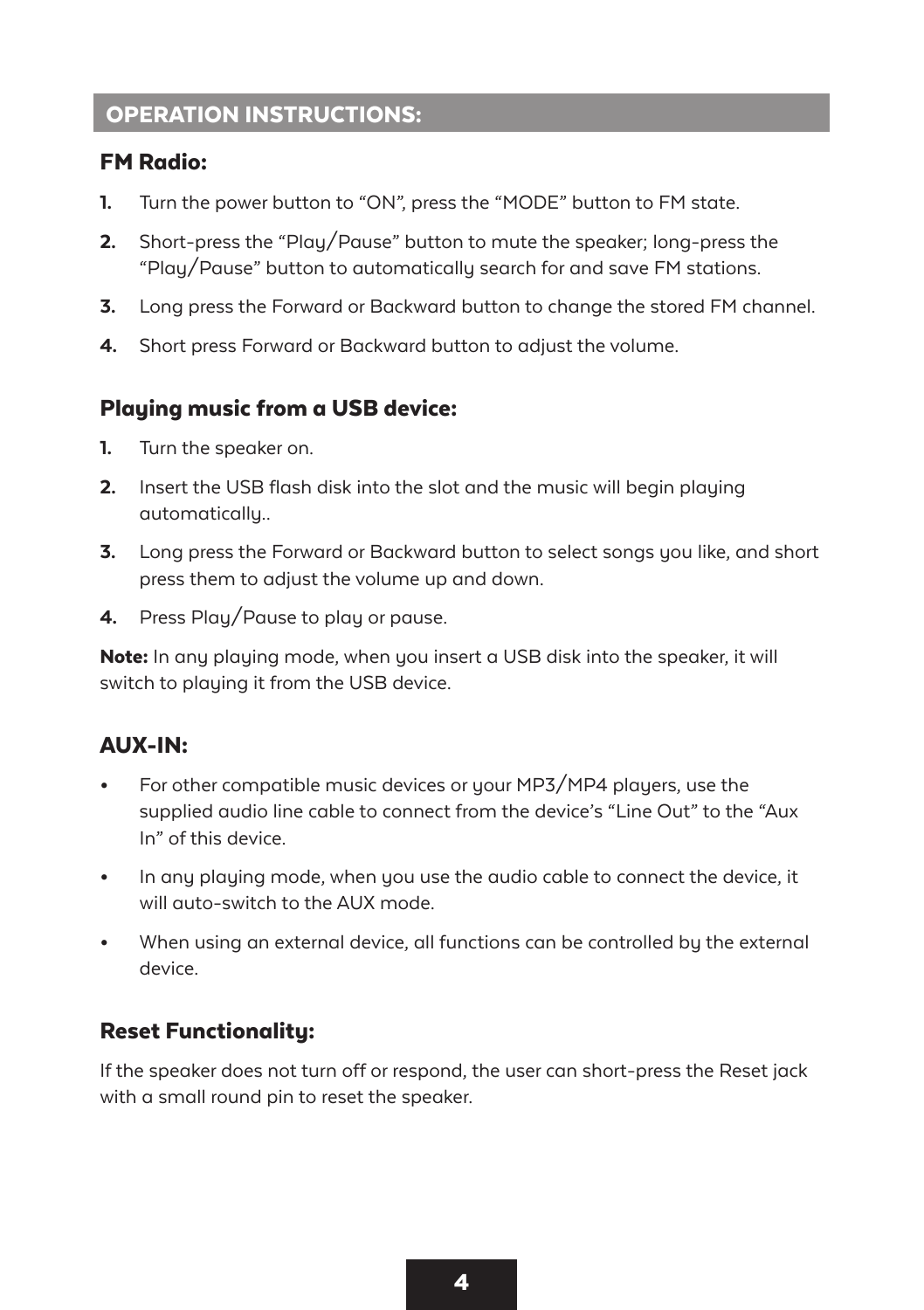#### OPERATION INSTRUCTIONS:

#### Recharging the battery:

- The charger is not included in the package. Please charge the speaker via a standard 5V/1-2A charger or via a PC.
- The charging time is approximately 5 hours. Charge is indicated by four fully lit LEDs, which will turn off if the device is not turned on.

IMPORTANT: When playing music during charging, please put the volume in the middle, because some music with a heavy bass will draw more current than the charger is able to provide.

#### Additional Information:

If the speaker does not turn off or respond, the user can short-press the reset jack with a small round pin to reset the speaker.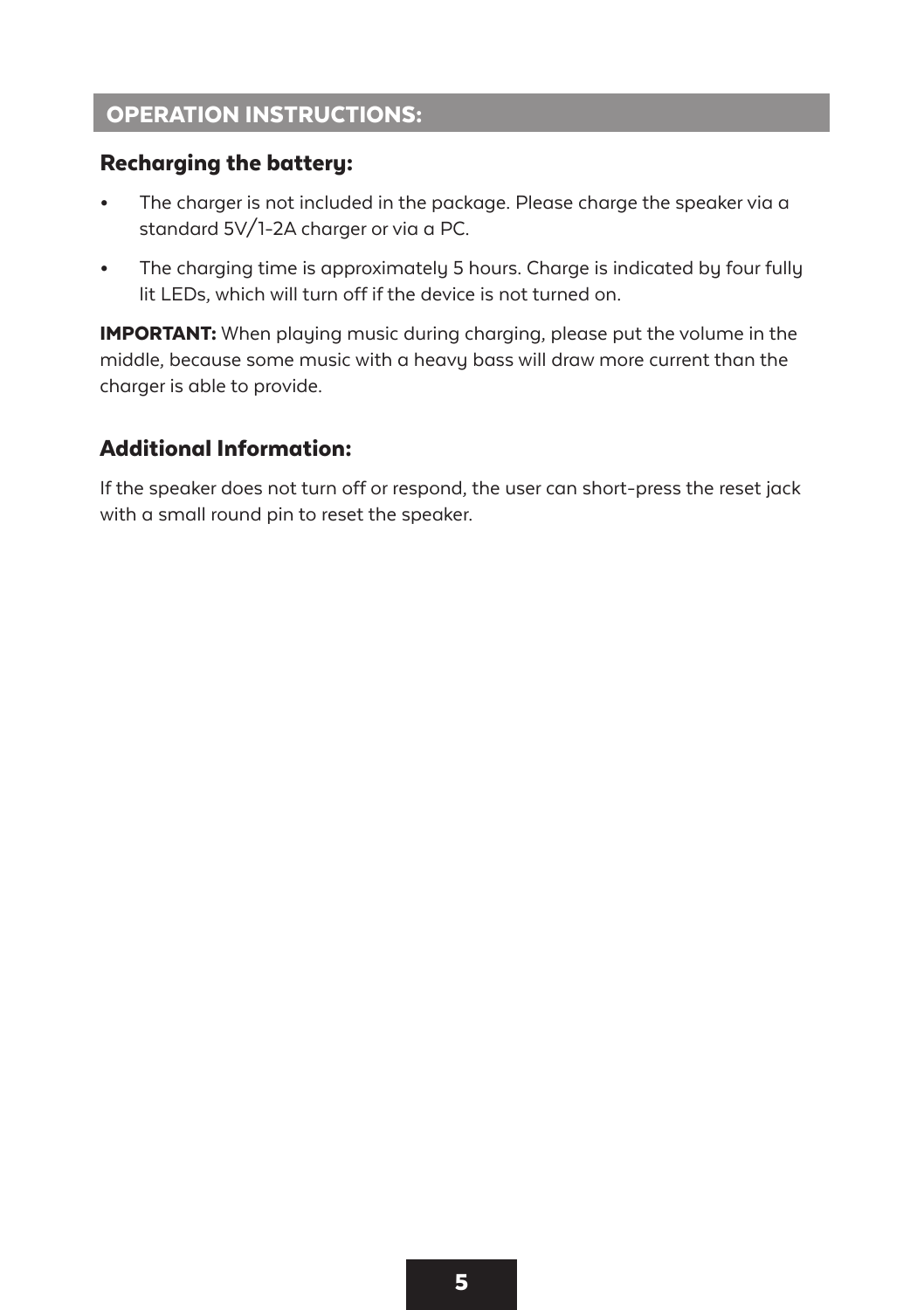#### GENERAL SAFETY INSTRUCTIONS:

#### WARNING!

- Don't use/store this speaker in extreme temperatures.
- Please store it in a cool and dry area, keeping away from anything that generates heat, such as radiators, stoves, etc.
- In order to have hearing protection and an extended speaker life, avoid listening to songs at maximum volume.
- When cleaning this speaker, use a soft dry cloth. For more severe stains, please dampen the cloth with water only. Anything else has the chance of dissolving the paint or damaging the plastic.